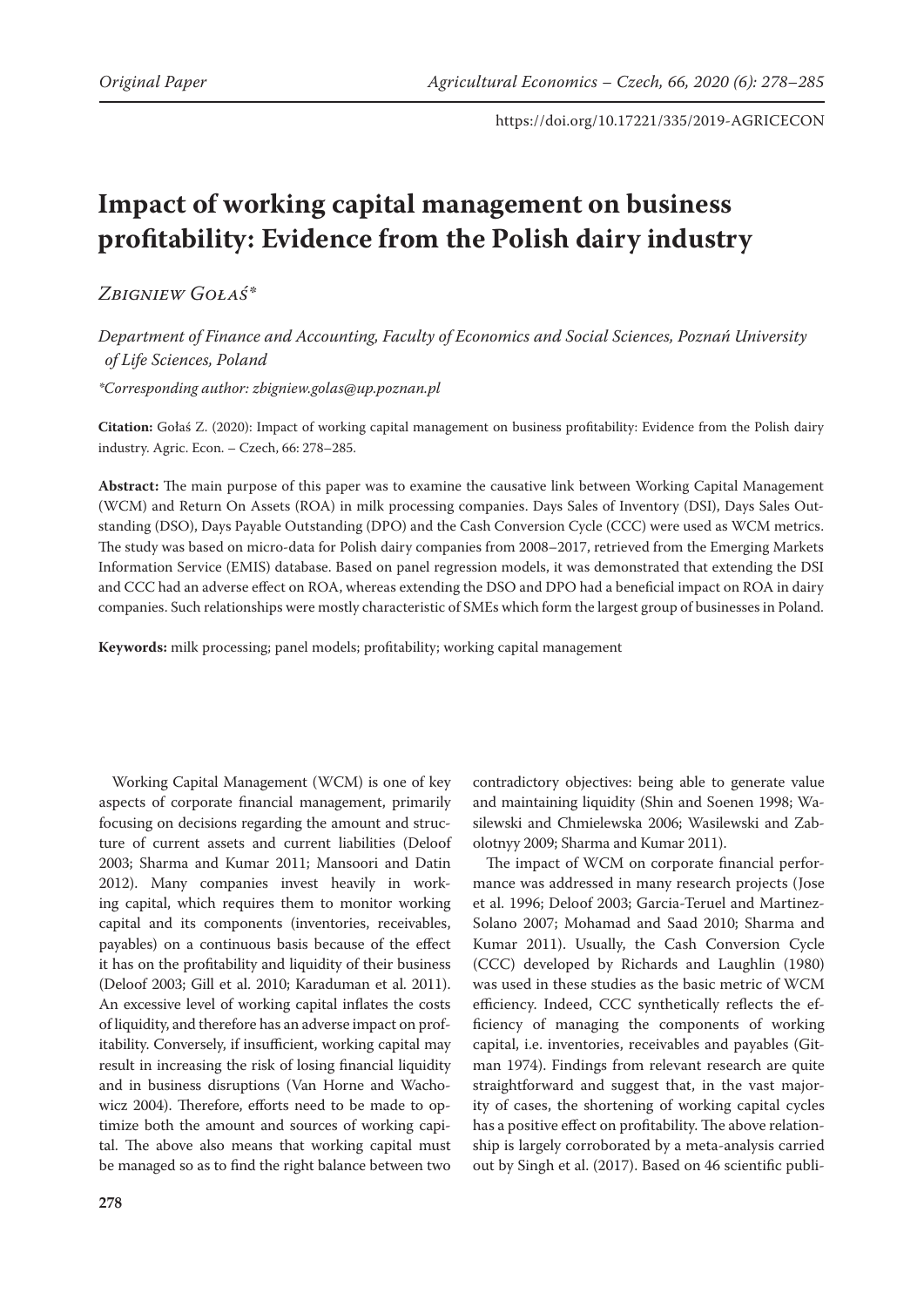cations indexed in EBSCO, Elsevier, Emerald and Scopus, they concluded that a negative correlation exists between CCC and business profitability.

However, the relationship between WCM and financial performance was relatively rarely addressed with respect to agribusinesses, and yielded ambiguous results. The very few studies carried out in this sector include analyses by Lyroudi and Lazaridis (2000) who focused on the Greek food industry. Their findings confirmed a significant yet positive relationship between the duration of CCC and the rates of return. Similar conclusions were made by Akdoğan and Dinç (2019), who analyzed Turkish food companies. They also demonstrated that extending the CCC had a beneficial impact on business profitability, which suggests that Turkish business managers can generate positive value for owners by extending the CCC to an optimum level. The same causative link was revealed in a study carried out by Thapa (2013) in the US and Canada. In this case, extending the CCC was clearly found to have a positive impact on financial performance. Conversely, opposite conclusions were drawn by Ahmadi et al. (2012) based on research into the Iranian food industry. In light of their findings, extending the Days Sales Outstanding (DSO), Days Sales of Inventory (DSI), Days Payable Outstanding (DPO) and CCC drives a decline in business profitability. They conclude that in order to increase value for shareholders, efforts must be made to minimize these cycles of working capital.

Therefore, the main purpose of this paper is to verify the causative link between Working Capital Management (WCM) and financial performance of Polish food companies whose operations involve milk processing.

#### **MATERIAL AND METHODS**

The literature review presented above suggests that a generally significant and positive relationship exists between the efficiency of WCM (measured with the duration of its sub-cycles: *DSI*, *DSO* and *DPO*) and the duration of the synthetic cycle (cash conversion cycle), on one side, and financial performance at company level, on the other. This paper verifies the above hypothesis based on 2008–2017 annual financial reports of a balanced panel of 76 Polish milk processing and cheese production companies (NACE 10.51), as published in the Emerging Markets Information Service database  $(EMIS 2019)^1$ . The analysis was carried out on the basis of the entire enterprise population and divided into SME and large enterprises. The analyses used the following indicators of working capital cycles, calculated as per the formulas set out below:

$$
DSI_{j,t} = \frac{\text{average level of inventory} \times 365}{\text{operating costs}} \tag{1}
$$

$$
DSO_{j,t} = \frac{\text{average amount of short-term receivables} \times 365}{\text{sales proceeds}} \tag{2}
$$

$$
DPO_{j,t} = \frac{\text{average amount of payables} \times 365}{\text{operating costs}} \tag{3}
$$

$$
CCC_{j,t} = DSI_{j,t} + DSO_{j,t} - DPO_{j,t}
$$
\n
$$
\tag{4}
$$

where:  $DSI_{i,t}$  – Days Sales of Inventory;  $DSO_{i,t}$  – Days Sales Outstanding; *DPO<sub>it</sub>* – Days Payable Outstanding (refers to operating payables for supplies and services); *CCC<sub>it</sub>* – Cash Conversion Cycle (in days).

In turn, the financial performance of companies was assessed based on the return on operating assets  $(ROA<sub>i</sub>,t)$ , calculated as follows:

$$
ROA_{j,t} = \frac{EBITDA_{j,t} \times 100}{\text{average amount of } OA_{j,t}}
$$
(5)

where:  $EBITDA_{j,t}$  – operating profit + depreciation in company *j* in year *t*;  $OA<sub>it</sub>$  – operating assets (property, plant and equipment  $+$  intangible assets  $+$  longterm receivables + long-term deferred charges + short-term receivables + stocks).

Panel regression tools were used, and the parameters of equations which address separately the *DSI*, *DSO*, *DPO* and *CCC* were estimated in order to determine the strength and direction of impact of WCM cycles on the return on enterprise assets. Also, a set of control variables which are generally regarded as important determinants of *ROA* were used in testing these relationships. Usually, they include different metrics of assets structure, liquidity ratios, company age, company size (measured as incomes or assets value) and growth rates of various other financial metrics (Deloff 2003; Lazaridis and Tryfonidis 2006; Garcia-Teruel et al. 2007). This paper relies on the following set of control variables:  $CR_{i,t}$  – current ratio in company *j* in year *t*;

<sup>1</sup> EMIS contains current country and company information from more than 500 sources for emerging markets in Africa, Asia, Australia, Europe, and the Middle East. Arranged by country, this resource includes country profiles; macroeconomic statistics, forecasts, and analysis; reports on financial markets, companies, and industries; exchange rates; analyst reports; and business news (EMIS 2019).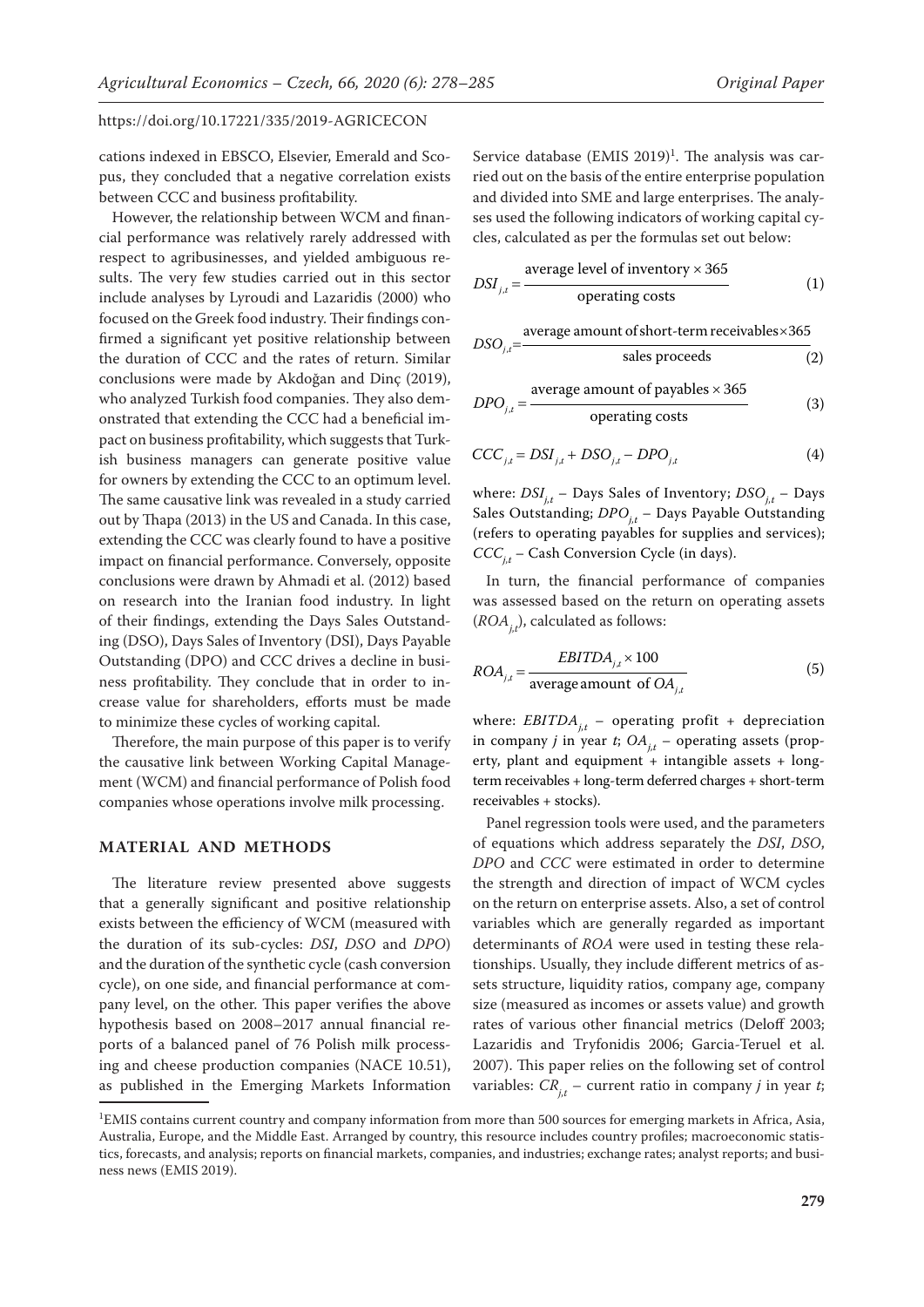$TA_{i,t}$  – logarithmized value of total assets in company *j* in year *t*;  $SFA_{i,t}$  – share of property, plant and equipment in total assets in company *j* in year *t*;  $AGE_{i,t}$  – age of company *j* in year *t*;  $\Delta S_{i,t}$  – growth rate of sales proceeds in company *j*  $(S_t - S_{t-1} | S_{t-1})$  (%).

The hypothesized impact of WCM on financial performance was tested using the panel data methodology which allows to control and eliminate nonobservable heterogeneity (Hsiao 1985). Also, these methods enable avoiding the problem of endogeneity, i.e. the feedback loop between the model's explained and explanatory variables. Hence, the system method proposed by Arellano and Bover (1995) and Blundell and Bond (1998), based on the generalized method of moments, was used to estimate the parameters of panel models. Models estimated on that basis are assessed with the Arellano-Bond test  $(m<sub>2</sub>)$  and the Hansen test. The  $m<sub>2</sub>$  test verifies the hypothesis of autocorrelation in the random effect, and assumes the absence of autocorrelation in the second-order random effect (Arellano and Bond 1991). In turn, the Hansen test verifies the suitability of introducing additional instruments. The null hypothesis is the absence of correlation between instrumental variables and the random effect. If no correlation exists, this suggests the model is specified properly (Blundell and Bond 1998; Labra and Torrecillas 2018).

The inclusion of the methodological assumptions set out above had an impact on the construction and estimation of the following regression models for the return on assets:

$$
ROA_{j,t} = \alpha_0 + \gamma ROA_{j,t-1} + x_{jt}^T \beta + DSI_{j,t} + (\alpha_j + \varepsilon_{jt}),
$$
  
\n
$$
j = 1, ..., N, \quad t = 1, ..., T
$$
 (6)

$$
ROA_{j,t} = \alpha_0 + \gamma ROA_{j,t-1} + x_{jt}^T \beta + DSO_{j,t} + (\alpha_j + \varepsilon_{jt}),
$$
  
\n
$$
j = 1,...,N, \quad t = 1,...,T
$$

https://doi.org/10.17221/335/2019-AGRICECON

$$
ROA_{j,t} = \alpha_0 + \gamma ROA_{j,t-1} + x_{jt}^T \beta + DPO_{j,t} + (\alpha_j + \varepsilon_{jt}),
$$
  
\n
$$
j = 1,...,N, \quad t = 1,...,T
$$
 (8)

$$
ROA_{j,t} = \alpha_0 + \gamma ROA_{j,t-1} + x_{jt}^T \beta + CCC_{j,t} + (\alpha_j + \varepsilon_{jt}),
$$
 (9)  

$$
j = 1, ..., N, t = 1, ..., T
$$

where:  $x_{ji}^T$ β – set of control variables;  $α_j$  – group effect (constant over time);  $\varepsilon_{it}$  – random effect.

The models' parameters were estimated for the entire sample of dairy companies and for sub-samples, i.e. SMEs and large enterprises. The calculations were based on the *xtabond2* estimator (Roodman 2009; Labra and Torrecillas 2018) available in the STATA 15 statistical suite.

#### **RESULTS AND DISCUSSION**

**Differences in working capital cycles between dairy companies.** Table 1 shows the basic descriptive statistics for the duration of and variation in working capital cycles in dairy companies covered by this study (grouped by size). The data suggests that the average duration of the Cash Conversion Cycle (*CCC*) was 16.4 days for the whole sample. This means that dairy companies quite quickly recovered the amounts of money invested in their business operations. The statistics also show that the Days Payable Outstanding (*DPO* = 29 days) and the Days Sales of Inventory (*DSI* = 19.6 days) had, respectively, the strongest and the weakest impact on the conversion cycle.

However, the statistics presented above also reflect considerable differences in the duration of cycles covered by the analysis. This is especially true for the Cash Conversion Cycle and the Days Sales of Inventory. Indeed, the corresponding coefficients of variation (*V*) are 101.3% and 55.6%, compared to 33.0%

| <b>Statistics</b> | Total |      |      | Small and medium-sized enterprises |      |      |      | Large enterprises |      |      |      |         |
|-------------------|-------|------|------|------------------------------------|------|------|------|-------------------|------|------|------|---------|
|                   | DSI   | DSO  | DPO  | CCC                                | DSI  | DSO  | DPO  | CCC               | DSI  | DSO  | DPO  | CCC     |
| $\overline{x}$    | 19.6  | 25.8 | 29.0 | 16.4                               | 19.4 | 23.7 | 28.3 | 14.9              | 20.1 | 32.3 | 31.3 | 21.0    |
| Min               | 4.2   | 0.3  | 3.7  | $-26.4$                            | 4.2  | 0.3  | 3.7  | $-17.9$           | 6.4  | 9.3  | 13.3 | $-26.4$ |
| Max               | 89.3  | 88.5 | 74.6 | 150.9                              | 89.3 | 75.6 | 74.6 | 150.9             | 42.5 | 88.5 | 59.9 | 85.4    |
| $V$ (%)           | 55.6  | 43.2 | 33.0 | 101.3                              | 60.8 | 41.6 | 33.2 | 105.0             | 37.1 | 38.4 | 31.4 | 88.6    |
| Med               | 17.4  | 24.4 | 27.2 | 15.3                               | 16.7 | 22.6 | 26.7 | 13.3              | 19.3 | 31.1 | 29.5 | 21.0    |

Table 1. Descriptive statistics of working capital cycles in dairy enterprises surveyed

*DSI* – Days Sales of Inventory (days); *DSO* – Days Sales Outstanding (days); *DPO* – Days Payable Outstanding (days); *CCC* – Cash Conversion Cycle (days);  $\bar{x}$  – mean; Min – minimum; Max – maximum; *V* – coefficient of variation (%); Med – median

Source: Own calculations based on EMIS (2019)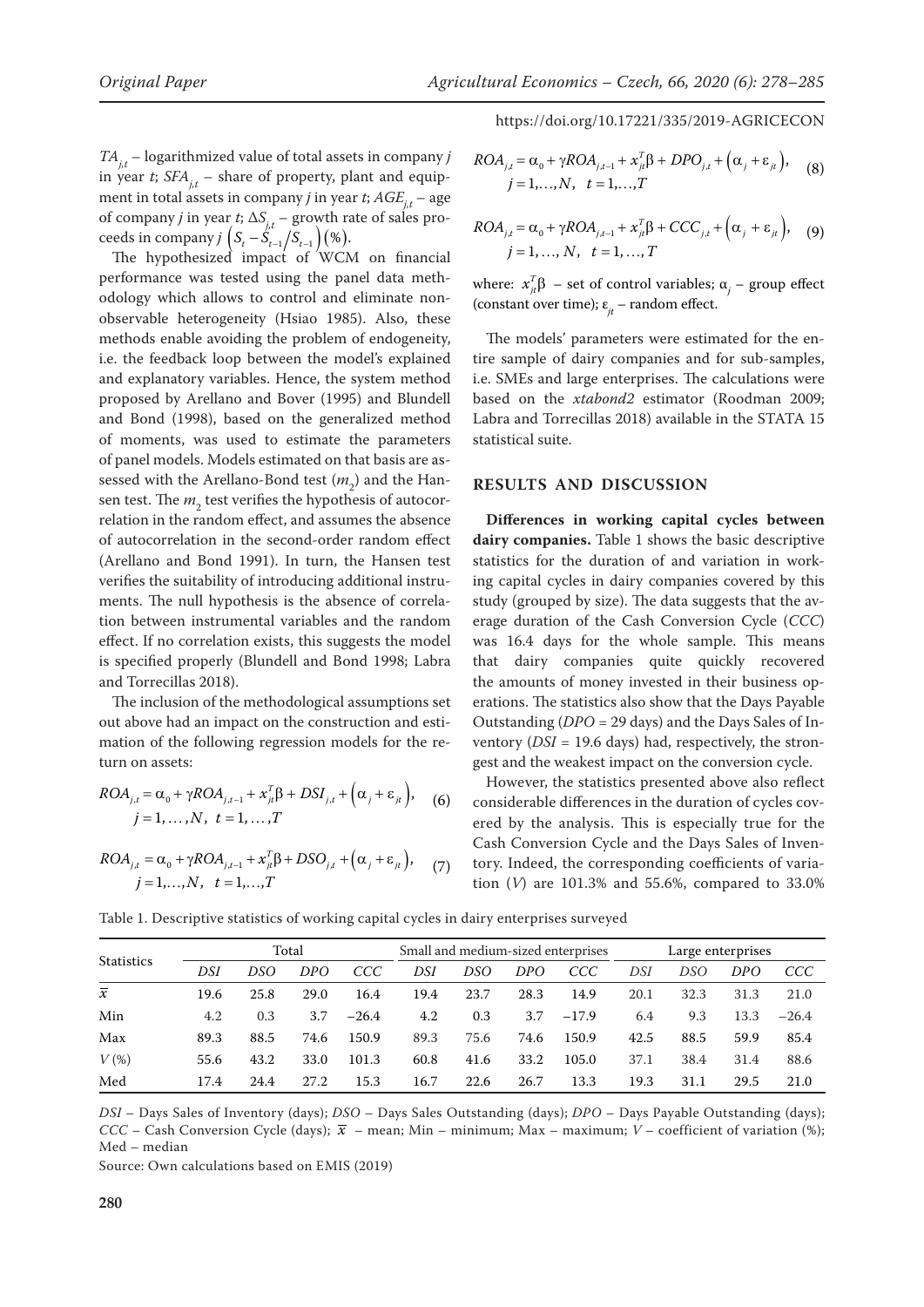for *DPO*. In turn, the median (Med) value can be observed to exceed the mean value  $\bar{x}$  for all cycles. Such relationships reflect a minor left-side asymmetry in the distribution of the operators surveyed.

These conclusions are largely true for SMEs, too. Indeed, the mean duration of *CCC* in that group was 14.9 days which means that small and medium-sized dairy companies needed little time (less than average) to recover the amounts of money invested in their business operations. In their case, too, the *DPO* (28.3 days) and the *DSI* (19.4 days) had, respectively, the strongest and the weakest impact on the Cash Conversion Cycle. In this size class, the *CCC*s and *DSI*s strongly differ between companies (105.0% and 60.8%) and exhibit left-hand asymmetry in their distribution, too.

Compared to the overall sample and to SMEs, large enterprises report a relatively longer Cash Conversion Cycle ( $CCC = 21$  days). Although they have a similar duration of *DSI* (20.1 days) and *DPO* (31.3 days), it takes more time for them to recover their receivables (*DSO* = 32.3 days). However, in this class size, too, the *CCC* largely differed between the companies (*V* = 88.6%) whereas in the case of other cycles, the variation was relatively smaller (and below average).

**Estimation results for the relationship between working capital cycles and ROA.** The estimation of parameters of regression models was preceded by an analysis of correlation. Table 2 presents the Pearson's linear correlation coefficients for all the variables under consideration. The analysis suggests that *ROA* is, on the one hand, negatively correlated to *DPI* and *CCC* and, on the other hand, positively correlated to *DSO* and *DPO*.

Hence, these relationships are multidirectional and not fully consistent with findings from other research which generally reveal that extending any of the working capital cycles has an adverse effect on operating profitability. Also, data in Table 2 suggests that profitability is strongly and positively related to growth in sales proceeds (Δ*S*) and to the size of the company (*TA*), and is negatively related to company age (*AGE*) and assets structure (*SFA*).

Tables 3–6 present the parameters of *ROA* equations. The autocorrelation test  $(m_2)$  results presented in the tables show that moment conditions used in the estimation process are correct for all models, and that no second-order autocorrelation exists in them. Therefore, the instruments used in estimations are adequate. The Hansen test, too, suggests that the models are specified properly. This is because correlation between instrumental variables and the random effect was not found in any of the models, which is consistent with the null hypothesis.

Considering the parameters of regression models estimated for all enterprises sampled (Table 3), it can be noted that all types of working capital cycles exhibit a statistically significant relationship with *ROA*. However, these relationships vary in direction, which is consistent with the analysis of correlation. Indeed, negative regression coefficients of the Days Sales of Inventory (*DSI*) and Cash Conversion Cycle (*CCC*) suggest a negative impact of the extension of these periods on the return on operating assets in dairy companies. Conversely, positive coefficients of Days Sales Outstanding (*DSO*) and Days Payable Outstanding (*DPO*) reflect the beneficial impact of extending these cycles on *ROA*. However, considering the absolute values of regression coefficients for these cycles, it is difficult not to notice that their impact on profitability varies quite strongly. Indeed, a one-unit increase in the *DSI*

|            | DSI          | DSO          | DPO          | CCC                    | СR           | $\Delta S$             | TА          | AGE      | <b>SFA</b>   | ROA   |
|------------|--------------|--------------|--------------|------------------------|--------------|------------------------|-------------|----------|--------------|-------|
| DSI        | 1.000        |              |              |                        |              |                        |             |          |              |       |
| DSO        | $0.099***$   | 1.000        |              |                        |              |                        |             |          |              |       |
| <b>DPO</b> | 0.015        | 0.373        | 1.000        |                        |              |                        |             |          |              |       |
| <b>CCC</b> | $0.713***$   | 0.522        | $-0.316$ *** | 1.000                  |              |                        |             |          |              |       |
| CR         | $0.090^{**}$ | $-0.112***$  | $-0.357***$  | $0.019***$             | 1.000        |                        |             |          |              |       |
| $\Delta S$ | $-0.106$ *** | 0.014        | $-0.062$     | $-0.024$               | $-0.071$     | 1.000                  |             |          |              |       |
| TA         | $0.188***$   | $0.328***$   | $0.283***$   | $0.181***$             | $-0.101$ *** | $0.122$ <sup>***</sup> | 1.000       |          |              |       |
| AGE        | $-0.182***$  | $-0.186$ *** | $-0.095$ **  | $-0.189***$            | 0.009        | $-0.077$               | $-0.098$    | 1.000    |              |       |
| <b>SFA</b> | $-0.074$     | $-0.004$     | $0.149***$   | $-0.137***$            | $-0.457$ *** | $-0.016$               | $-0.102***$ | 0.004    | 1.000        |       |
| ROA        | $-0.102$ **  | $0.099$ **   | $0.091$ **   | $-0.087$ <sup>**</sup> | $-0.049$     | $0.470***$             | $0.222***$  | $-0.131$ | $-0.129$ *** | 1.000 |

Table 2. Correlation matrix (Pearson's correlation coefficients) for the whole sample of enterprises

\*\*Significant at 95%, \*\*\*significant at 99%; *DSI* – Days Sales of Inventory; *DSO* – Days Sales Outstanding; *DPO* – Days Payable Outstanding; *CCC* – Cash Conversion Cycle; *CR* – current ratio; Δ*S* – growth rate of sales proceeds; *TA* – total assets; *AGE* – age of company; *SFA* – share of property, plant and equipment in total assets; *ROA –* return on operating assets Source: Own calculations based on EMIS (2019)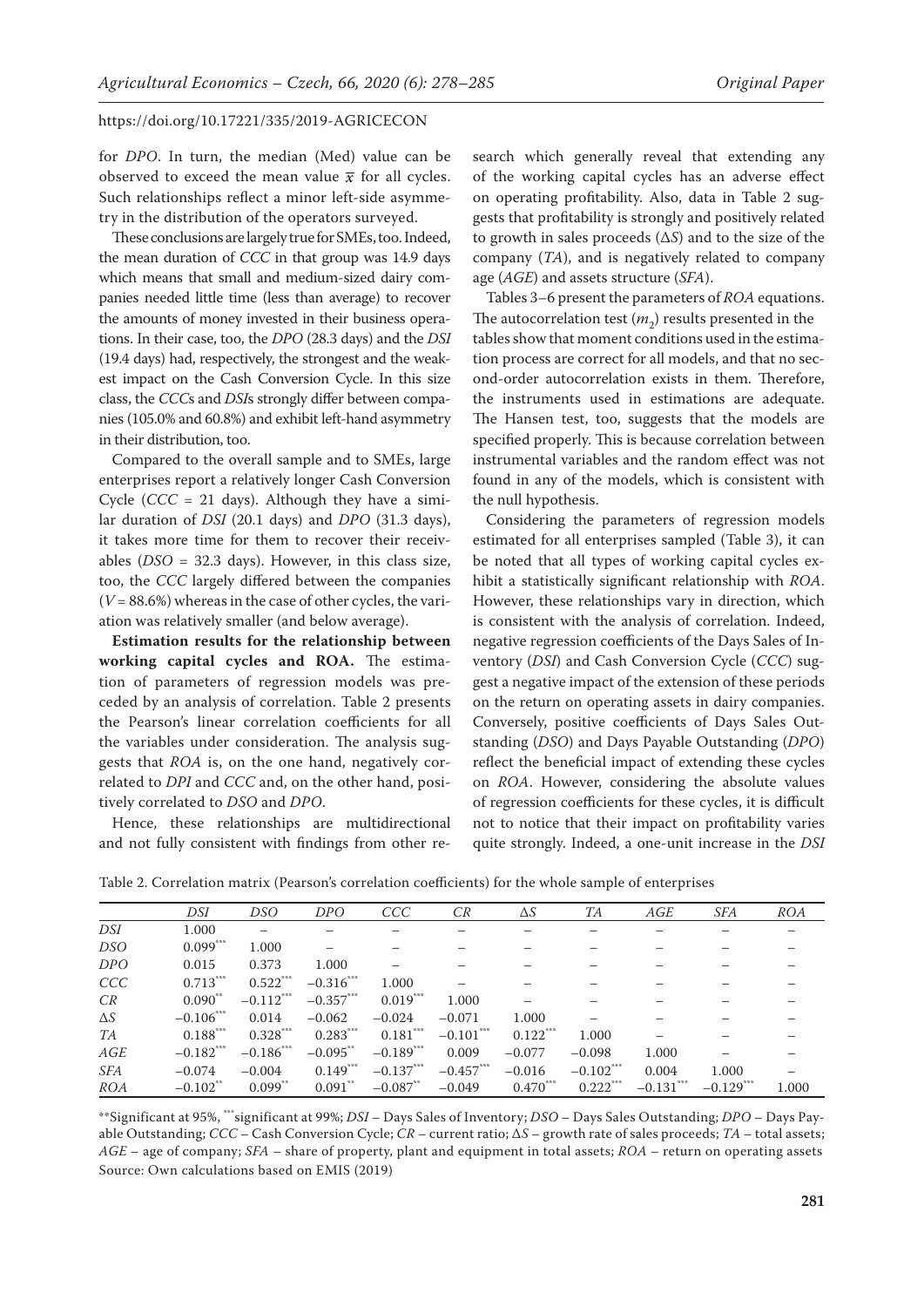| Variables and tests    | Model 1           | Model 2           | Model 3           | Model 4           |
|------------------------|-------------------|-------------------|-------------------|-------------------|
| $ROA_{t-1}$            | $-0.042(0.541)$   | $-0.052(0.451)$   | $-0.052(0.462)$   | $-0.043(0.542)$   |
| SFA                    | $-18.85$ (0.000)  | $-18.77$ (0.000)  | $-18.38$ (0.000)  | $-18.67$ (0.000)  |
| CR                     | $-2.127(0.023)$   | $-2.193(0.013)$   | $-1.911(0.030)$   | $-2.028(0.038)$   |
| TA                     | 1.207(0.005)      | 0.977(0.028)      | 0.944(0.031)      | 1.167(0.005)      |
| AGE                    | $-0.024(0.164)$   | $-0.016(0.362)$   | $-0.017(0.349)$   | $-0.023(0.189)$   |
| $\Delta S$             | 23.83 (0.000)     | 24.15 (0.000)     | 23.41 (0.000)     | 24.46 (0.000)     |
| DSI                    | $-0.101(0.040)$   |                   |                   |                   |
| DSO                    |                   | 0.033(0.035)      |                   |                   |
| DPO                    |                   |                   | 0.037(0.023)      |                   |
| <b>CCC</b>             |                   |                   |                   | $-0.046(0.027)$   |
| Constant               | 5.353(0.132)      | 4.616(0.111)      | 3.294 (0.170)     | 4.332(0.450)      |
| $m_{\gamma}$           | $-0.45$ $(0.656)$ | $-0.56$ $(0.578)$ | $-0.58$ $(0.563)$ | $-0.50$ $(0.619)$ |
| Hansen                 | 14.61 (0.201)     | 14.28 (0.218)     | 14.44 (0.209)     | 14.59 (0.202)     |
| Number of instruments  |                   |                   | 19                |                   |
| Number of observations |                   | 608               |                   |                   |
| Number of groups       |                   |                   | 76                |                   |

Table 3. Parameters of return on assets (ROA) models for the whole sample of enterprises

The values in brackets indicate the level of significance of the variables or tests;  $m_2$  – a serial correlation test of second order using residuals of first differences, asymptotically distributed as *N*(0,1) under null hypothesis of no serial correlation; Hansen test is a test of over-identifying restrictions distributed asymptotically under null hypothesis of validity of instruments such as *Chi*-squared; *SFA* – share of property, plant and equipment in total assets; *CR* – current ratio; *TA* – total assets; *AGE* – age of company; Δ*S* – growth rate of sales proceeds; *DSI* – Days Sales of Inventory; *DSO* – Days Sales Outstanding; *DPO* – Days Payable Outstanding; *CCC* – Cash Conversion Cycle Source: Own calculations based on EMIS (2019)

Table 4. Parameters of return on assets (ROA) models for small and medium enterprises

| Variables and tests    | Model 1         | Model 2           | Model 3           | Model 4            |
|------------------------|-----------------|-------------------|-------------------|--------------------|
| $ROA_{t-1}$            | $-0.053(0.506)$ | $-0.073(0.351)$   | $-0.069(0.392)$   | $-0.058(0.473)$    |
| SFA                    | $-26.14(0.000)$ | $-24.20(0.000)$   | $-24.74(0.000)$   | $-26.23$ $(0.000)$ |
| CR                     | $-3.269(0.005)$ | $-3.100(0.006)$   | $-3.044(0.006)$   | $-3.275(0.005)$    |
| TA                     | 1.713 (0.018)   | 1.503(0.027)      | 1.628(0.021)      | 1.639(0.029)       |
| AGE                    | $-0.020(0.287)$ | $-0.009(0.632)$   | $-0.012(0.553)$   | $-0.019(0.304)$    |
| $\Delta S$             | 26.11 (0.000)   | 27.84 (0.000)     | 27.89 (0.000)     | 26.80 (0.000)      |
| DSI                    | $-0.101(0.024)$ |                   |                   |                    |
| DSO                    |                 | 0.061(0.036)      |                   |                    |
| <b>DPO</b>             |                 |                   | 0.069(0.019)      |                    |
| CCC                    |                 |                   |                   | $-0.059(0.031)$    |
| Constant               | 5.342 (0.462)   | 6.355(0.0392)     | 5.916 (0.417)     | 5.986 (0.395)      |
| m <sub>2</sub>         | $-0.40(0.689)$  | $-0.52$ $(0.600)$ | $-0.53$ $(0.598)$ | $-0.46$ $(0.648)$  |
| Hansen                 | 13.33 (0.273)   | 12.55 (0.323)     | 12.74 (0.311)     | 13.53 (0.260)      |
| Number of instruments  |                 | 19                |                   |                    |
| Number of observations |                 | 456               |                   |                    |
| Number of groups       |                 | 57                |                   |                    |

The values in brackets indicate the level of significance of the variables or tests;  $m_2$  – serial correlation test of second order using residuals of first differences, asymptotically distributed as N(0,1) under null hypothesis of no serial correlation; Hansen test is a test of over-identifying restrictions distributed asymptotically under null hypothesis of validity of instruments such as *Chi*–squared; *SFA* – share of property, plant and equipment in total assets; *CR* – current ratio; *TA* – total assets; *AGE* – age of company; Δ*S* – growth rate of sales proceeds; *DSI* – Days Sales of Inventory; *DSO* – Days Sales Outstanding; *DPO* – Days Payable Outstanding; *CCC* – Cash Conversion Cycle Source: Own calculations based on EMIS (2019)

**282**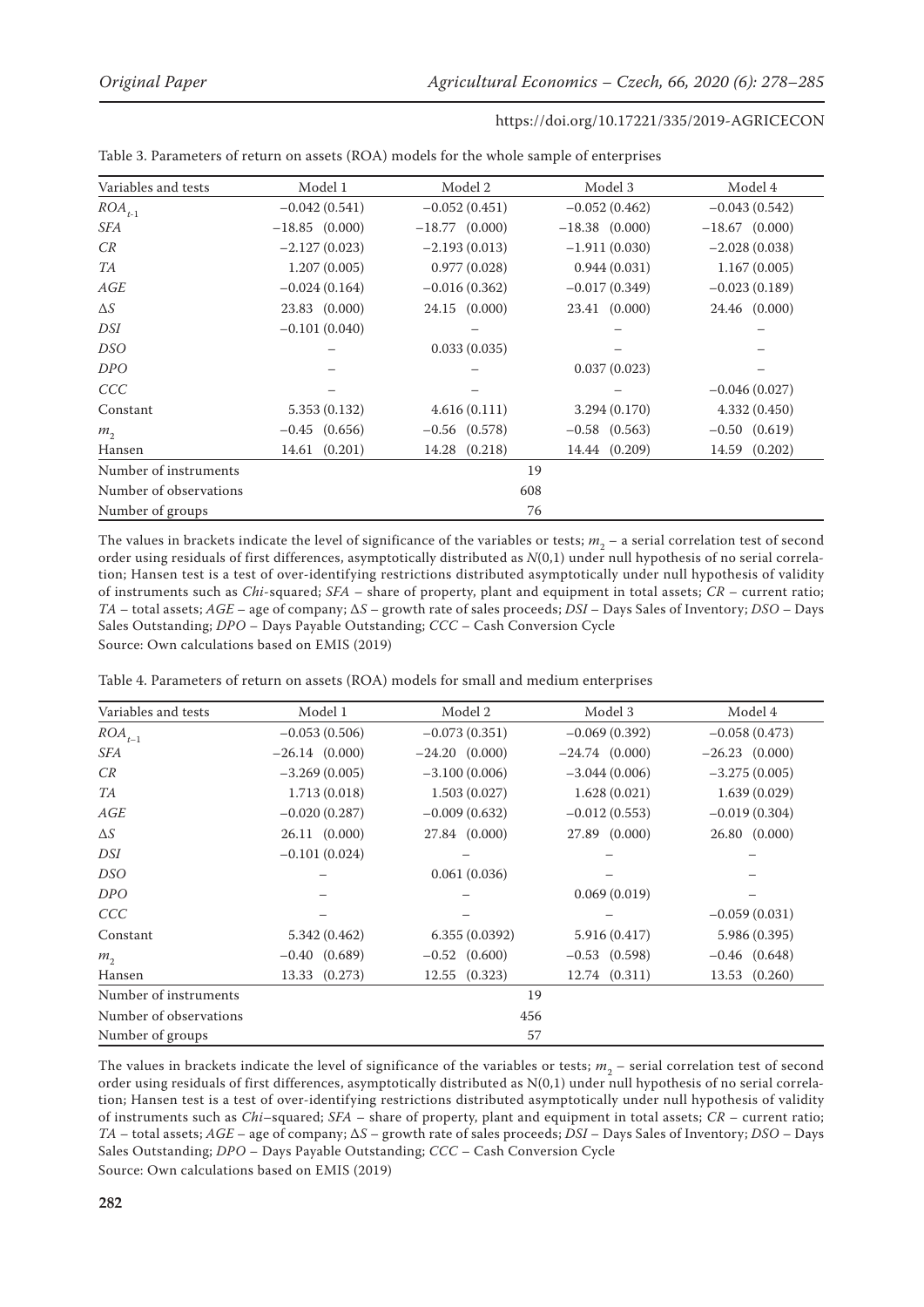| Variables and tests    | Model 1           | Model 2           | Model 3           | Model 4         |
|------------------------|-------------------|-------------------|-------------------|-----------------|
| $ROA_{t-1}$            | 0.038(0.819)      | 0.079(0.626)      | 0.078(0.628)      | 0.131(0.480)    |
| SFA                    | $-4.228(0.578)$   | $-4.367(0.516)$   | $-5.254(0.418)$   | $-1.888(0.747)$ |
| CR                     | 0.147(0.927)      | 0.485(0.749)      | 0.728(0.641)      | 1.570(0.250)    |
| TA                     | 1.066(0.005)      | 1.199(0.031)      | 1.175(0.009)      | 0.288(0.008)    |
| AGE                    | $-0.048(0.096)$   | $-0.055(0.097)$   | $-0.042(0.132)$   | $-0.046(0.087)$ |
| $\Delta S$             | 17.00 (0.000)     | 18.33 (0.000)     | 19.43 (0.000)     | 19.08 (0.000)   |
| DSI                    | $-0.202(0.001)$   |                   |                   |                 |
| DSO                    |                   | $-0.076(0.026)$   |                   |                 |
| <b>DPO</b>             |                   |                   | 0.059(0.253)      |                 |
| <b>CCC</b>             |                   |                   |                   | $-0.094(0.021)$ |
| Constant               | 0.242(0.990)      | 6.821(0.103)      | $-8.249(0.639)$   | 3.023 (0.860)   |
| m <sub>2</sub>         | $-1.05$ $(0.296)$ | $-0.16$ $(0.872)$ | $-1.66$ $(0.096)$ | $-1.28$ (0.199) |
| Hansen                 | $12.45$ $(0.331)$ | (0.307)<br>10.57  | 11.44 (0.407)     | 11.45 (0.407)   |
| Number of instruments  |                   | 19                |                   |                 |
| Number of observations |                   | 152               |                   |                 |
| Number of groups       |                   | 19                |                   |                 |

Table 5. Parameters of return on assets (ROA) models for large enterprises

The values in brackets indicate the level of significance of the variables or tests;  $m<sub>2</sub>$  – a serial correlation test of second order using residuals of first differences, asymptotically distributed as *N*(0,1) under null hypothesis of no serial correlation; Hansen test is a test of over–identifying restrictions distributed asymptotically under null hypothesis of validity of instruments such as *Chi*–squared; *SFA* – share of property, plant and equipment in total assets; *CR* – current ratio; *TA* – total assets; *AGE* – age of company; Δ*S* – growth rate of sales proceeds; *DSI* – Days Sales of Inventory; *DSO* – Days Sales Outstanding; *DPO* – Days Payable Outstanding; *CCC* – Cash Conversion Cycle Source: Own calculations based on EMIS (2019)

resulted in a reduction of profitability by 0.101 percentage points, whereas an increase in the *DSO* and *DPO* drove an increase in *ROA* by 0.033 and 0.037 percentage points, respectively. The above means that the extension of *DSI* had a nearly three times greater impact

on *ROA* than the extension of *DSO* and *DPO*. The direction of the impact of control variables (other than AGE which proved to be insignificant) on *ROA* is largely consistent with findings from other research which generally prove that this category of financial performance is positively correlated with the size of the company (*TA*) and growth in sales proceeds (Δ*S*). Furthermore (as confirmed by a number of other studies), inflexible assets characterized by a large share of property, plant and equipment (*SFA*) and a conservative liquidity management policy reflected by a high current ratio (*CR*) also have an adverse effect on *ROA*.

Generally, quite similar conclusions can be drawn from the analysis of model parameters (Table 4) based on the sub-sample of small and medium dairy enterprises. In this size class, too, the reduction of *DSI* and *CCC* was found to have a statistically significant and positive impact on *ROA*, just as the extension of *DSO*

and *DPO*. However, it can be noticed that the positive impact of the extension of *DSO* and *DPO* on profitability (Table 4) is relatively stronger in SMEs than in the whole sample of enterprises (Table 3). This is because the coefficients of regression for these cycles (0.061 and 0.069) are clearly higher than in regression models for the general sample. However, despite the differences in how the sub-cycles affect *ROA*, the negative coefficient of regression for the *CCC* suggests that in the case of SMEs, too, it is advisable to manage their working capital so as to reduce the time needed to recover the funds invested. This is because a reduction in *CCC* has a positive effect on *ROA* in the SME sector. Also, just as in the general sample, an increase in sales proceeds (Δ*S*) and in the value of assets (*TA*) has a positive impact on the return on assets in SMEs. Conversely, an inflexible structure of assets and a conservative liquidity management policy (*CR*) have a negative effect. However, the impact these variables have on *ROA* is much stronger in SMEs than in the general sample. Indeed, the coefficients of regression suggest that an increase in incomes (Δ*S*), in assets value (*TA*), in the share of fixed assets in total assets (*SFA*) and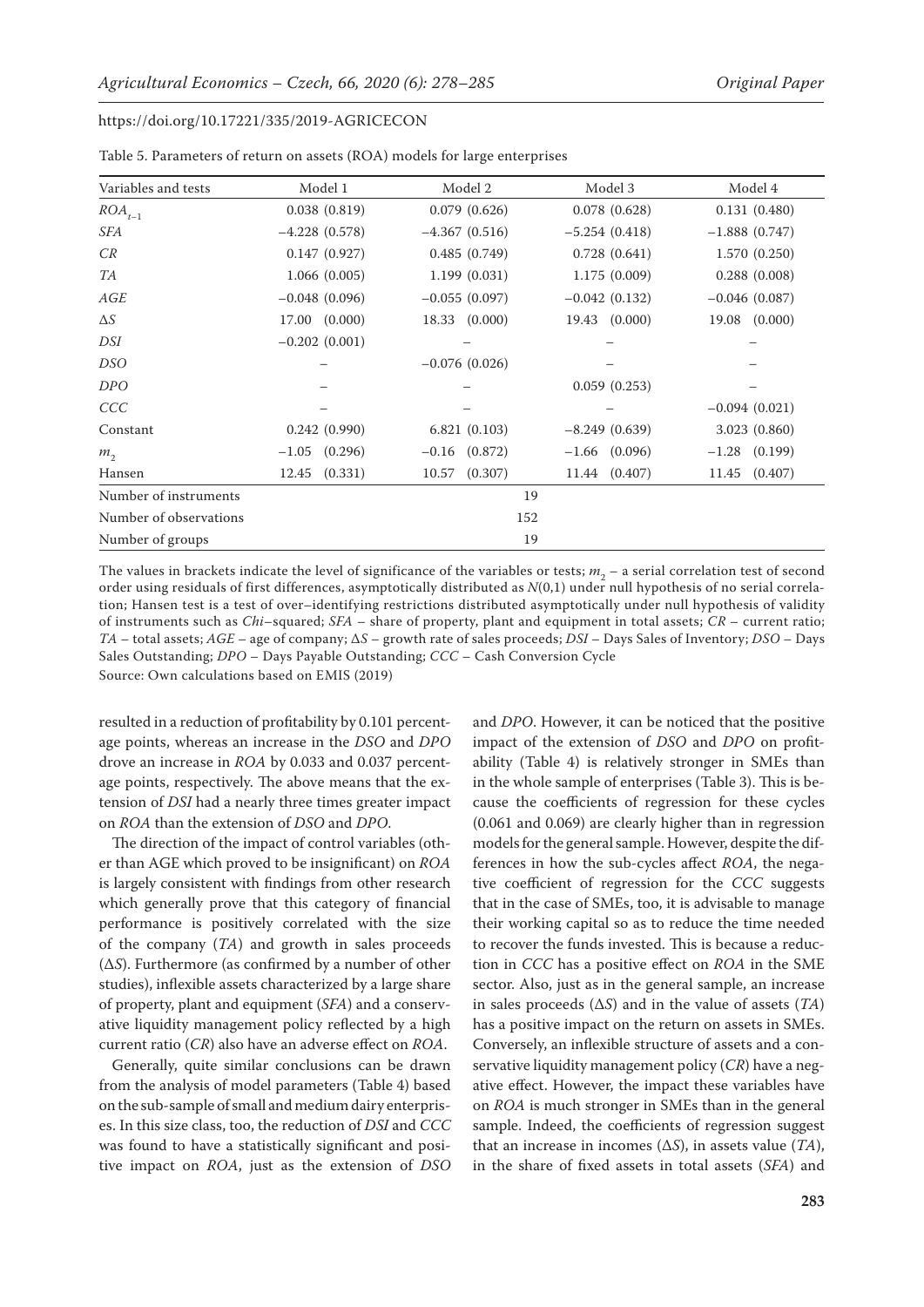in liquidity (*CR*) had a much stronger effect on *ROA* in the SME sector.

In turn, when analyzing the parameters of regression models estimated based on the sub-sample of large dairy enterprises (Table 5), it can be noticed that the extension of working capital cycles (other than *DPO*) has an adverse effect on *ROA*. Also, as regards large companies, the negative profitability impacts of extending the *DSI*, *DSO* and *CCC* are considerably stronger than in the general population surveyed (Table 3) and in SMEs (Table 3). In large companies, a one-unit increase in the duration of these cycles reduced the *ROA* by 0.202 percentage points (*DSI*), 0.076 percentage points (*DSO*) and 0.094 percentage points (*CCC*), i.e. stronger by ca. 100% (*DSI*), 25% (*DSO*) and 59% (*CCC*) than in the SME sector. In turn, when considering the control variables, it can be noticed that the number of statistically significant variables is much smaller in that group of businesses. Indeed, the parameters of regression models suggest that *ROA* in this size class is determined by assets value (*TA*) and sales growth (Δ*S*). In this context, note that as shown by regression coefficients, the impact these variables have on *ROA* is clearly stronger in large enterprises than in SMEs.

### **CONCLUSION**

Both the profitability and liquidity of enterprises are determined by multiple factors. These include the WCM policy which is designed to reasonably set the amounts of working capital and align it with financing capabilities. This means that WCM efforts must include making decisions on the levels of inventories, receivables and payables which result in reducing the operating cycle and the Cash Conversion Cycle (Deloof 2003). However, in practice, WCM strategies can differ strongly from one another, e.g. as a consequence of the company's activity type, industry and size (Singh et al. 2017). The causative links (as identified in the population of Polish dairy companies) between the duration of sub-cycles and of the synthetic cycle, on one side, and the return on assets, on the other, demonstrated that the relationships are multidirectional. In light of regression models developed in this paper, higher *ROA*s may be expected upon a reduction in *DSI* and *CCC* but also upon an extension of *DSO* and *DPO*. This type of relationships was found to prevail in the total sample of dairy companies covered by this study and in the SME sector. The analyses found that in large companies, too,

an increase in *ROA* is driven by a reduction in *DSI*s and *CCC*s. However, in this size class (unlike in the SME sector), a negative relationship was discovered between the *DSO* and *ROA*. This means that in large enterprises, accelerating the recovery of receivables from customers can have a beneficial impact on profitability. Note also that despite the differences identified in this paper, the regression models clearly showed that the *DSI* had the greatest effect on profitability levels of dairy companies. Indeed, reducing the *DSI* was much more determinant for *ROA* than other sub-cycles of working capital.

#### **REFERENCES**

- Ahmadi M., Arasi I.S. (2012): Studying the relationship between working capital management and profitability at Tehran Stock Exchange: A case study of food industry. Research Journal of Applied Sciences, Engineering and Technology, 4: 1868–1874.
- Akdoğan E.C., Dinç D.T. (2019): Managing working capital efficiency in Turkish agribusinesses and the impact of globalization: insights from an emerging market. International Food and Agribusiness Management Review, 22: 557–569.
- Arellano M., Bond S. (1991): Some tests of specification for panel data: Monte Carlo evidence and an application to employment equations. Review of Economic Studies, 58: 277–297.
- Arellano M., Bover O. (1995): Another look at the instrumental variables estimation of error-components models. Journal of Econometrics, 68: 29–51.
- Blundell R., Bond S. (1998): Initial conditions and moment restriction in dynamic panel data models. Journal of Econometrics, 87: 115–143.
- Deloof M. (2003): Does working capital management affect profitability of Belgian firms? Journal of Business Finance & Accounting, 30: 573–588.
- EMIS (2019): Emerging Markets Information Service. [Dataset]. Available at [https://www.emis.com/.](https://www.emis.com/) (accessed May, 2019).
- Garcia-Teruel P.J., Martinez-Solano P. (2007): Effects of working capital management on SME profitability. International Journal of Managerial Finance, 3: 164–177.
- Gill A., Biger N., Mathur N. (2010): The relationship between working capital management and profitability: evidence from the United States. Business and Economics Journal, 10: 1–9.
- Gitman L.J. (1974): Estimating corporate liquidity requirements: A simplified approach. The Financial Review, 9: 79–88.
- Hsiao C. (1985): Benefits and limitations of panel data. Economic Review, 4: 121–174.